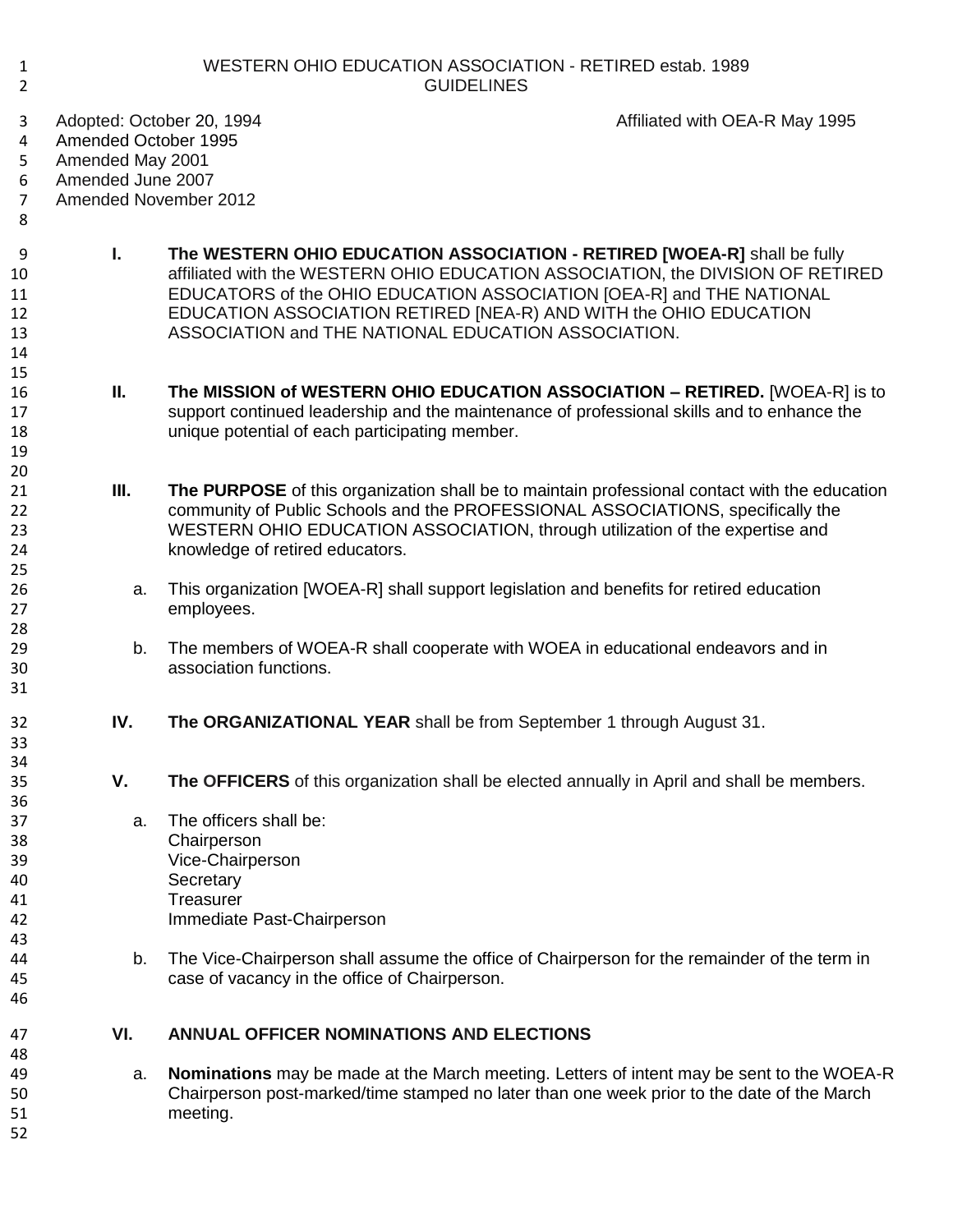| 53<br>54       | b.    | <b>ANNUAL BALLOTS</b> for OFFICERS shall be printed and shall be sent to members by mail.<br>RETURNED BALLOTS shall be retained for one year or until the subsequent election. All |
|----------------|-------|------------------------------------------------------------------------------------------------------------------------------------------------------------------------------------|
| 55             |       | elections shall be in conformance with the OEA Elections Manual.                                                                                                                   |
| 56<br>57       |       | 1. Ballots shall be marked with a return date and shall be the responsibility of each                                                                                              |
| 58             |       | member to return to WOEA-R Chairperson.                                                                                                                                            |
| 59<br>60<br>61 |       | 2. Ballots will be collected as received by the Chairperson and counted by the<br>committee members at the next scheduled meeting.                                                 |
| 62<br>63<br>64 |       | 3. If there is only one candidate for an office, no ballot shall be mailed and the<br>candidate shall be declared elected.                                                         |
|                |       |                                                                                                                                                                                    |
| 65             | C.    | <b>VACANCIES:</b> An election shall be held to fill the vacant office after:                                                                                                       |
| 66<br>67<br>68 |       | 1. A notice of the vacancy is published in the newsletter with a deadline for<br>nominations and letters of intent.                                                                |
| 69<br>70<br>71 |       | 2. Notice of the method and date of elections is published in the newsletter.                                                                                                      |
| 72             |       |                                                                                                                                                                                    |
| 73             | VII.  | <b>MEMBERS:</b>                                                                                                                                                                    |
| 74             |       | There shall be 3 [three] classes of membership, Annual, Life, and Pre-Retired.                                                                                                     |
| 75             |       |                                                                                                                                                                                    |
| 76             |       | a. MEMBERS shall be retired employees of public education institutions who have held                                                                                               |
| 77             |       | membership in OEA for at least one year during his/her career and who qualify for OEA                                                                                              |
| 78             |       | membership at the time of retirement.                                                                                                                                              |
| 79             |       |                                                                                                                                                                                    |
| 80             |       | 1. MEMBERS SHALL BE AFFILIATED WITH THE United Education Profession                                                                                                                |
| 81             |       | Retired (UEP-R).                                                                                                                                                                   |
| 82             |       | a) Life members of WOEA-R previous to September 1, 1994, shall be                                                                                                                  |
| 83             |       | considered members.                                                                                                                                                                |
| 84             |       | 2. DISABILITY RETIREMENT shall be considered membership status for                                                                                                                 |
| 85             |       | WOEA-R.                                                                                                                                                                            |
| 86<br>87       | b.    | Life Members have paid dues for life and have all the privileges of membership.                                                                                                    |
| 88             |       | c. Pre-retired members are active education employees who have paid life dues to become                                                                                            |
| 89             |       | MEMBERS upon retirement.                                                                                                                                                           |
| 90             |       | 1. They are eligible only to receive all notices (newsletters) and may attend                                                                                                      |
| 91             |       | meetings.                                                                                                                                                                          |
| 92             |       | 2. No Pre-Retired member may vote.                                                                                                                                                 |
| 93<br>94       |       | d. Annual members pay yearly.                                                                                                                                                      |
| 95             | VIII. | <b>DUES</b>                                                                                                                                                                        |
| 96             |       | a. All members shall pay dues.                                                                                                                                                     |
| 97             |       |                                                                                                                                                                                    |
| 98             |       | 1. Annual dues shall be \$10 for WOEA-R.                                                                                                                                           |
| 99             |       |                                                                                                                                                                                    |
| 100            |       | 2. The gift of Membership shall be given UPON REQUEST for the first year of                                                                                                        |
| 101            |       | retirement by the WESTERN OHIO EDUCATION ASSOCIATION-RETIRED.                                                                                                                      |
| 102            |       |                                                                                                                                                                                    |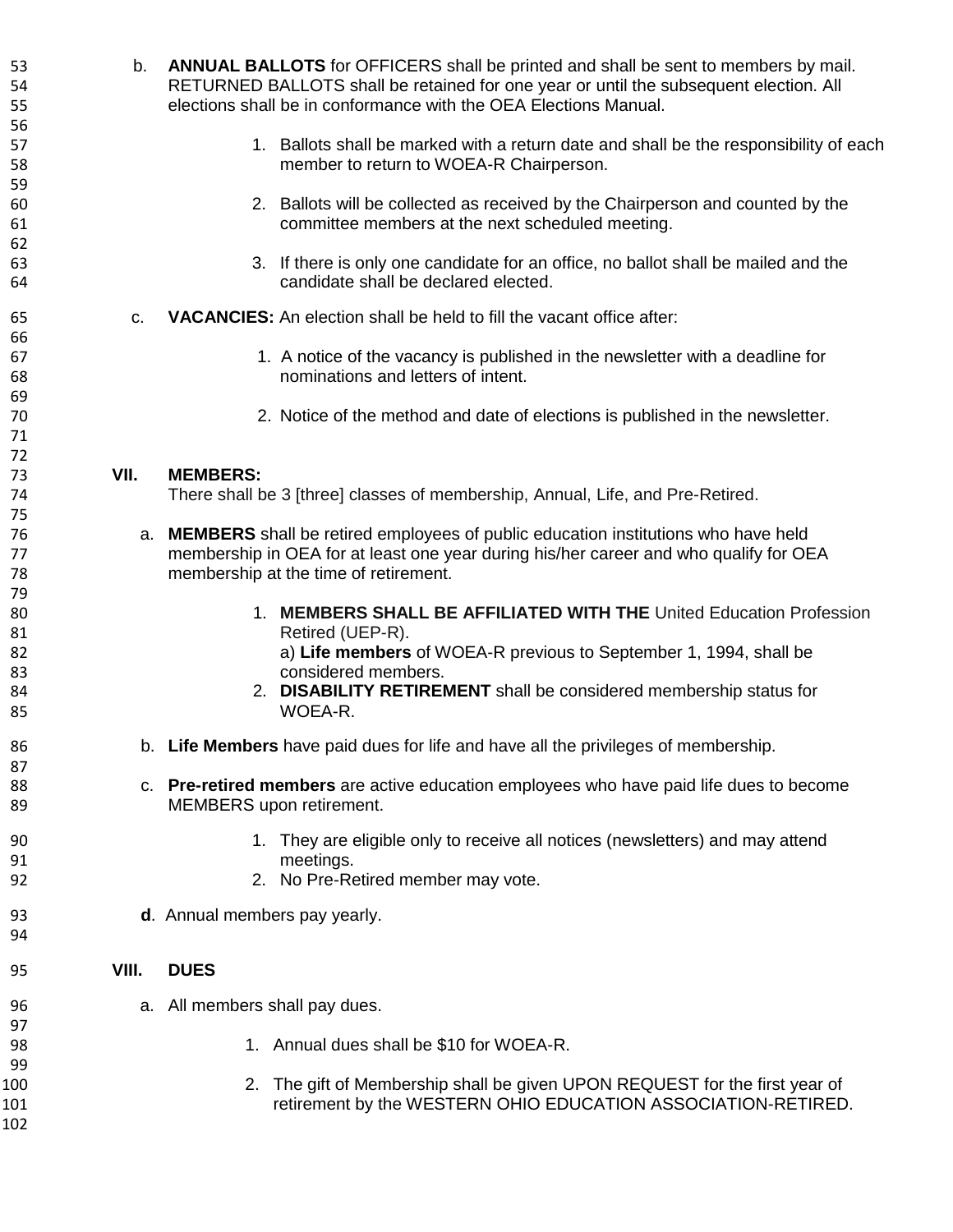| 103<br>104 |                                                                                             | 3. LIFE MEMBERSHIP DUES are \$100.00 for WOEA-R (or 10 times the annual<br>dues)                 |  |
|------------|---------------------------------------------------------------------------------------------|--------------------------------------------------------------------------------------------------|--|
| 105        |                                                                                             |                                                                                                  |  |
|            |                                                                                             | a) There will be no retroactive increment in Life dues.                                          |  |
| 106        |                                                                                             |                                                                                                  |  |
| 107        |                                                                                             |                                                                                                  |  |
| 108        |                                                                                             | b) The LIFE DUES funds will be segregated from other monies and invested.                        |  |
| 109        |                                                                                             |                                                                                                  |  |
| 110        |                                                                                             | i. LIFE DUES funds will be invested in a money market OR certificate                             |  |
| 111        |                                                                                             | of deposit account OR a similar secure interest producing account                                |  |
| 112        |                                                                                             | offered by a financial institution [credit union, national bank, state                           |  |
| 113        |                                                                                             | bank].                                                                                           |  |
| 114        |                                                                                             |                                                                                                  |  |
| 115        |                                                                                             | ii. The total funds will be divided into at least two separate funding                           |  |
| 116        |                                                                                             | sources with each having different maturity dates.                                               |  |
| 117        |                                                                                             |                                                                                                  |  |
|            |                                                                                             | The LIFE DUES accounts investment vehicle will be determined to                                  |  |
| 118        |                                                                                             | Ш.                                                                                               |  |
| 119        |                                                                                             | be made at the best available interest rate.                                                     |  |
| 120        |                                                                                             |                                                                                                  |  |
| 121        |                                                                                             | iv. The interest monies from the LIFE DUES account (s) will be placed                            |  |
| 122        |                                                                                             | into the regular checking account.                                                               |  |
| 123        |                                                                                             |                                                                                                  |  |
| 124        |                                                                                             | v. No funds from WOEA-R shall be invested outside of a regular                                   |  |
| 125        |                                                                                             | credit union or state or national bank.                                                          |  |
| 126        |                                                                                             |                                                                                                  |  |
| 127        |                                                                                             | vi. Signatures on these LIFE DUES investment accounts shall include                              |  |
| 128        |                                                                                             | both Chairperson or Chairperson designee and Treasurer.                                          |  |
| 129        |                                                                                             |                                                                                                  |  |
| 130        |                                                                                             | The WOEA-R Executive Committee shall act as an advisor to the<br>vii.                            |  |
| 131        |                                                                                             |                                                                                                  |  |
|            |                                                                                             | Treasurer when changes in the arrangements of our membership                                     |  |
| 132        |                                                                                             | funds are necessary. These changes shall not continue for more                                   |  |
| 133        |                                                                                             | than one year.                                                                                   |  |
| 134        |                                                                                             |                                                                                                  |  |
| 135        |                                                                                             | viii. Any changes proposed as a permanent arrangement(S) shall be                                |  |
| 136        |                                                                                             | voted on by the membership at a regular meeting after Guidelines                                 |  |
| 137        |                                                                                             | amendment procedures have been followed.                                                         |  |
| 138        |                                                                                             |                                                                                                  |  |
| 139        | IX.                                                                                         | <b>NEWSLETTER</b>                                                                                |  |
| 140        | a.                                                                                          | The Newsletter shall be included as part of membership dues.                                     |  |
|            |                                                                                             |                                                                                                  |  |
| 141        |                                                                                             |                                                                                                  |  |
| 142        | b.                                                                                          | The Newsletter will be sent to all members.                                                      |  |
| 143        |                                                                                             |                                                                                                  |  |
| 144        | C.                                                                                          | The mailing list shall include all MEMBERS, OEA officers, OEA - R officers, OEA-R Advisory       |  |
| 145        |                                                                                             | Council, staff liaisons, The OEA Executive Committee member representing Retirees, the           |  |
| 146        |                                                                                             | WOEA President, the NEA - R President, NEA - R Publications Editor, and NEA - R Liaison.         |  |
| 147        |                                                                                             |                                                                                                  |  |
|            |                                                                                             |                                                                                                  |  |
| 148        | Χ.                                                                                          | <b>MEETINGS</b> of this organization shall be held the third Wednesday in September, October,    |  |
| 149        |                                                                                             | November, December, March, April, May, and June. Meetings shall be adjusted if due to a holiday  |  |
| 150        | conflict. The OEA-R State-Wide Fall Conference and OEA-R Spring Conference meetings will be |                                                                                                  |  |
| 151        |                                                                                             | announced at WOEA-R meetings and/or published in the newsletter. All members shall be encouraged |  |
| 152        | to attend.                                                                                  |                                                                                                  |  |
| 153        |                                                                                             |                                                                                                  |  |
|            |                                                                                             |                                                                                                  |  |
|            |                                                                                             |                                                                                                  |  |

## **XI. COMMITTEES**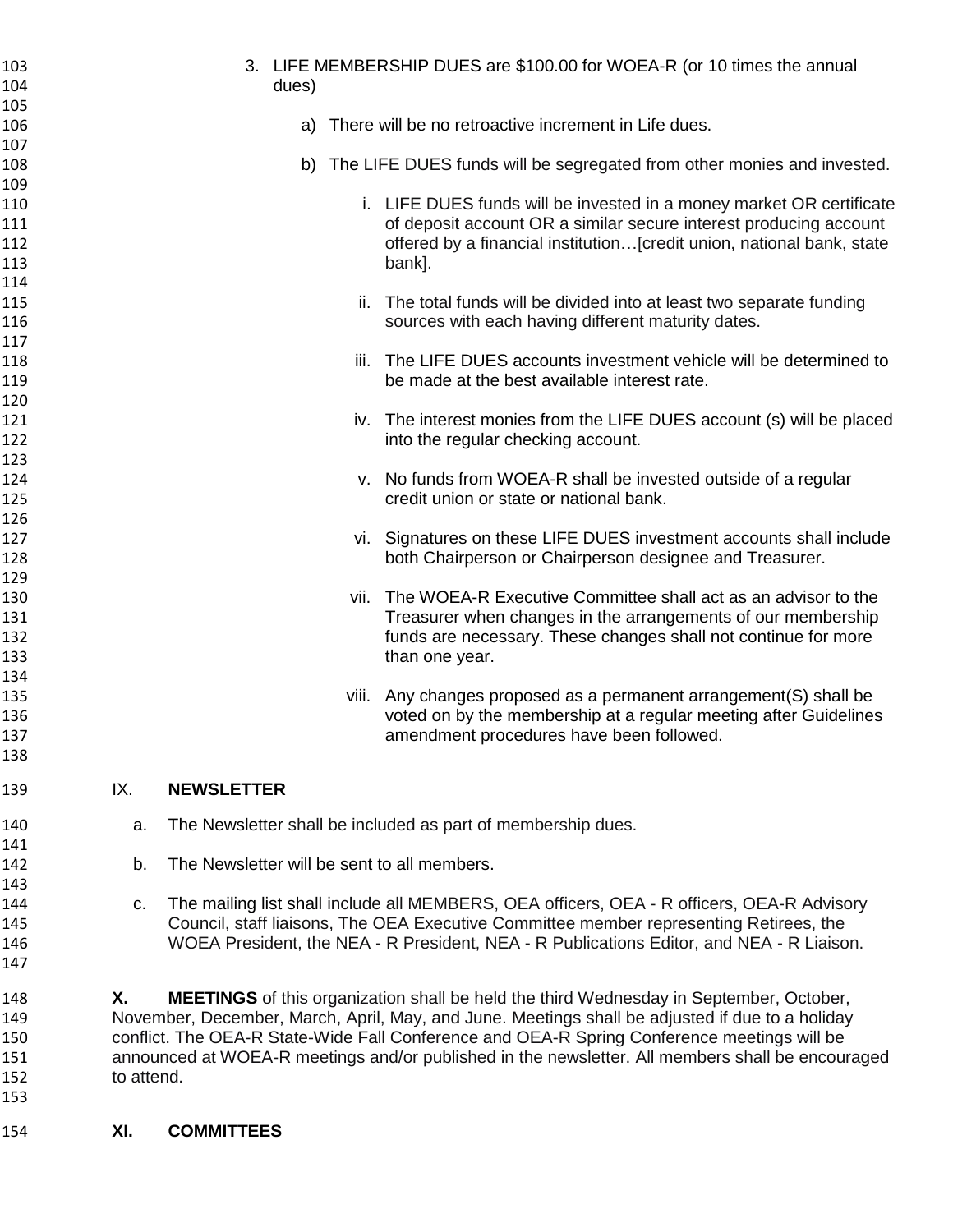| 156                                    |       | Newsletter Editor, Nominations/Elections, Public Relations, Sunshine, and Web Master.                                                                                                                                                                                                                                                                                         |
|----------------------------------------|-------|-------------------------------------------------------------------------------------------------------------------------------------------------------------------------------------------------------------------------------------------------------------------------------------------------------------------------------------------------------------------------------|
| 157<br>158<br>159<br>160               | a.    | The WOEA-R Chairperson shall appoint the Chairperson of each standing committee. Each<br>member of WOEA-R shall have the opportunity to volunteer to serve on any standing<br>committee(s).                                                                                                                                                                                   |
| 161<br>162<br>163<br>164<br>165        | b.    | Other Committees may be established by a vote of the majority of members present at any<br>meeting. Each such committee shall be constituted of at least three members and shall serve<br>for a purpose and period specified at the time the committee is established. The WOEA-R<br>Chairperson shall appoint the Chairperson of any such committee.                         |
| 166<br>167<br>168<br>169<br>170<br>171 | C.    | The EXECUTIVE COMMITTEE shall consist of the four annually elected officers, the most<br>immediate past-chairperson, the OEA-R Advisory Council representative from WOEA-R, and<br>the Chairperson(s) of standing committees. The Executive Committee shall meet at the call of<br>the Chairperson to take care of necessary business between regular meetings of WOEA-R.     |
| 172                                    | XII.  | <b>REPRESENTATION:</b>                                                                                                                                                                                                                                                                                                                                                        |
| 173<br>174<br>175<br>176               | a.    | The WOEA-R Chairperson or designee shall attend all WOEA Executive Committee<br>meetings and shall represent WOEA - R in all local president functions.                                                                                                                                                                                                                       |
| 177<br>178<br>179<br>180               | b.    | The WOEA - R Chairperson shall be responsible for forwarding to the OEA - R<br>Chairperson any recommendations for WOEA - R members to serve on OEA<br><b>Committees and Commissions.</b>                                                                                                                                                                                     |
| 181<br>182<br>183                      | C.    | This organization shall select and recommend to the WOEA president those WOEA-R<br>representatives to participate on all WOEA Committees in accordance with the WOEA<br>Constitution.                                                                                                                                                                                         |
| 184<br>185<br>186<br>187               | d.    | This organization shall elect delegates to the WOEA Representative Assembly on a one vote<br>by one member basis in accordance with the WOEA Constitution and By-Laws.                                                                                                                                                                                                        |
| 188                                    | XIII. | <b>DELEGATES to WOEA</b>                                                                                                                                                                                                                                                                                                                                                      |
| 189<br>190                             | a.    | WOEA Representative Assembly Delegate(s) shall be elected by secret ballot at the<br>September meeting by those Members in attendance.                                                                                                                                                                                                                                        |
| 191<br>192                             | b.    | Notice of the delegate elections shall be published in the first newsletter of the year.                                                                                                                                                                                                                                                                                      |
| 193<br>194<br>195<br>196               | C.    | WOEA-R Chairperson is an automatic delegate to WOEA Representative Assembly by<br>virtue of office.                                                                                                                                                                                                                                                                           |
| 197<br>198                             | d.    | One delegate per 165 members or major fraction thereof and one alternate per 165<br>members or major fraction thereof.                                                                                                                                                                                                                                                        |
| 199<br>200<br>201<br>202<br>203<br>204 |       | WOEA-R members wishing to become OEA Representative Assembly delegates must<br>make application through OEA. WOEA-R members wishing to become NEA-R delegates<br>to the NEA Representative Assembly and NEA-R Annual Meeting, must make application<br>through OEA. NOTE: A member of OEA-R and NEA-R may attend any Representative<br>Assembly or Annual Meeting as a guest. |
| 205<br>206                             | XIV.  | <b>AMENDMENTS:</b>                                                                                                                                                                                                                                                                                                                                                            |

The Standing Committees shall be, Community Outreach, Legislative, Mailing, Membership,

a. Proposed amendments may be presented by the Executive Committee or by a